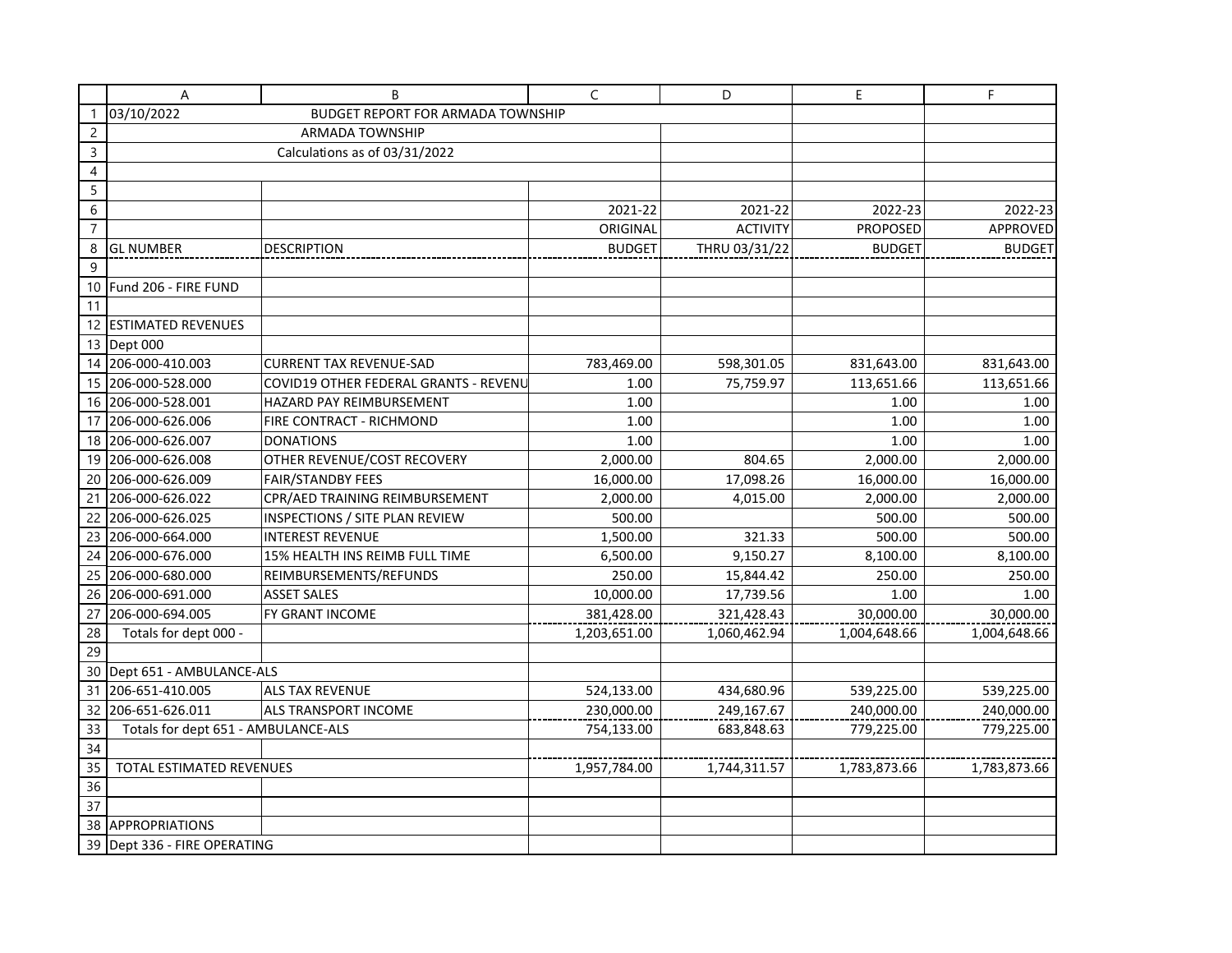|    | Α                  | B                                   | C          | D          | E          | F          |
|----|--------------------|-------------------------------------|------------|------------|------------|------------|
|    | 40 206-336-710.000 | FIRE CHIEF SALARY                   | 72,000.00  | 63,969.72  | 73,000.00  | 73,000.00  |
| 41 | 206-336-710.001    | <b>ASST FIRE CHIEF WAGES</b>        | 1.00       |            | 1.00       | 1.00       |
| 42 | 206-336-710.002    | <b>ADMIN WAGES</b>                  | 3,600.00   | 3,214.25   | 3,600.00   | 3,600.00   |
| 43 | 206-336-710.004    | PART TIME WAGES                     | 142,740.00 | 127,065.06 | 147,498.00 | 147,498.00 |
| 44 | 206-336-710.005    | <b>PAID ON CALL WAGES</b>           | 30,000.00  | 15,565.31  | 25,000.00  | 25,000.00  |
| 45 | 206-336-710.009    | COVID19 EXPENSES/HAZARD PAY         | 1.00       |            | 1.00       | 1.00       |
| 46 | 206-336-710.010    | COVID19 EXPENSES/PERSONNEL OVERTIME | 1.00       | 9,595.68   | 1.00       | 1.00       |
| 47 | 206-336-721.000    | <b>EMPLOYER'S FICA</b>              | 15,645.15  | 12,910.62  | 16,191.44  | 16,191.44  |
| 48 | 206-336-722.000    | <b>EMPLOYER'S MEDICARE</b>          | 3,655.89   | 3,019.48   | 3,708.00   | 3,708.00   |
| 49 | 206-336-723.000    | <b>HEALTH INSURANCE</b>             | 68,083.00  | 65,418.62  | 102,900.00 | 102,900.00 |
| 50 | 206-336-724.000    | <b>RETIREMENT</b>                   | 7,200.00   | 6,396.91   | 7,200.00   | 7,200.00   |
| 51 | 206-336-727.000    | <b>OFFICE SUPPLIES</b>              | 6,300.00   | 4,223.40   | 5,300.00   | 5,300.00   |
| 52 | 206-336-733.000    | <b>FUEL</b>                         | 12,500.00  | 12,724.87  | 18,000.00  | 18,000.00  |
| 53 | 206-336-742.000    | <b>STATION SUPPLIES</b>             | 5,200.00   | 3,949.84   | 4,500.00   | 4,500.00   |
| 54 | 206-336-743.000    | <b>VEHICLE SUPPLIES</b>             | 1,350.00   | 929.35     | 1,350.00   | 1,350.00   |
| 55 | 206-336-751.000    | COVID19 EXPENSES/SUPPLIES           | 1.00       |            | 113,651.66 | 113,651.66 |
| 56 | 206-336-780.000    | <b>POSTAGE</b>                      | 500.00     | 220.00     | 500.00     | 500.00     |
| 57 | 206-336-797.000    | <b>EMS EXPENSES</b>                 |            |            | 13,000.00  | 13,000.00  |
| 58 | 206-336-798.000    | FIREFIGHTING EQUIP/SUPPLIES         | 21,000.00  | 11,695.15  | 13,000.00  | 13,000.00  |
| 59 | 206-336-799.000    | PERSONAL PROTECTIVE EQUIPMENT       | 15,000.00  | 13,237.89  | 12,000.00  | 12,000.00  |
| 60 | 206-336-801.000    | <b>CONTRACTUAL SERVICES</b>         | 30,745.00  | 25,700.96  | 28,500.00  | 28,500.00  |
| 61 | 206-336-803.000    | <b>AUDIT</b>                        | 9,925.00   | 9,375.00   | 9,380.00   | 9,380.00   |
| 62 | 206-336-823.000    | <b>REST AND REHAB</b>               | 500.00     | 135.94     | 500.00     | 500.00     |
| 63 | 206-336-824.000    | LIAB/WORK COMP                      | 57,000.00  | 39,462.11  | 57,000.00  | 57,000.00  |
| 64 | 206-336-825.000    | DISPATCHING/RADIO/FRMS              | 14,000.00  | 11,778.78  | 19,500.00  | 19,500.00  |
| 65 | 206-336-826.000    | <b>COMMUNITY OUTREACH</b>           | 2,500.00   | 1,760.33   | 2,000.00   | 2,000.00   |
| 66 | 206-336-827.000    | FIRE & LIFE SAFETY DIVISION         | 10,950.00  | 7,866.73   | 5,000.00   | 5,000.00   |
| 67 | 206-336-850.000    | INTERNET/PHONE                      | 6,400.00   | 5,505.45   | 8,000.00   | 8,000.00   |
| 68 | 206-336-861.000    | EDUCATION/TRAINING                  | 36,450.00  | 8,858.77   | 28,000.00  | 28,000.00  |
| 69 | 206-336-920.000    | <b>UTILITIES</b>                    | 12,100.00  | 11,807.40  | 14,000.00  | 14,000.00  |
| 70 | 206-336-930.001    | FIRE EQUIP/ REPAIRS/INSPECTIONS     | 10,950.00  | 7,948.79   | 10,950.00  | 10,950.00  |
| 71 | 206-336-930.002    | STATION & GROUNDS MAINT/REPAIRS     | 18,000.00  | 11,607.54  | 18,000.00  | 18,000.00  |
| 72 | 206-336-930.003    | <b>EMS EQUIP/ REPAIR/INSPECTION</b> | 7,150.00   | 2,782.92   | 7,150.00   | 7,150.00   |
| 73 | 206-336-930.013    | <b>BUILDING REMODELING/UPDATES</b>  | 26,808.00  | 5,319.34   | 5,000.00   | 5,000.00   |
| 74 | 206-336-931.000    | <b>VEHICLE MAINT/INSPECTIONS</b>    | 15,900.00  | 19,357.48  | 15,900.00  | 15,900.00  |
| 75 | 206-336-969.000    | <b>GRANT</b>                        | 381,428.00 | 323,166.18 | 30,000.00  | 30,000.00  |
| 76 | 206-336-969.002    | <b>ENGINE - BANK LOANS</b>          | 80,878.00  | 115,602.17 | 80,878.00  | 80,878.00  |
| 77 | 206-336-969.006    | RR INTEREST BREAKOUT                | 14,800.00  | 12,625.83  | 13,000.00  | 13,000.00  |
| 78 | 206-336-970.000    | <b>CAPITAL OUTLAY</b>               | 62,388.96  | 20,332.50  | 43,468.56  | 43,468.56  |